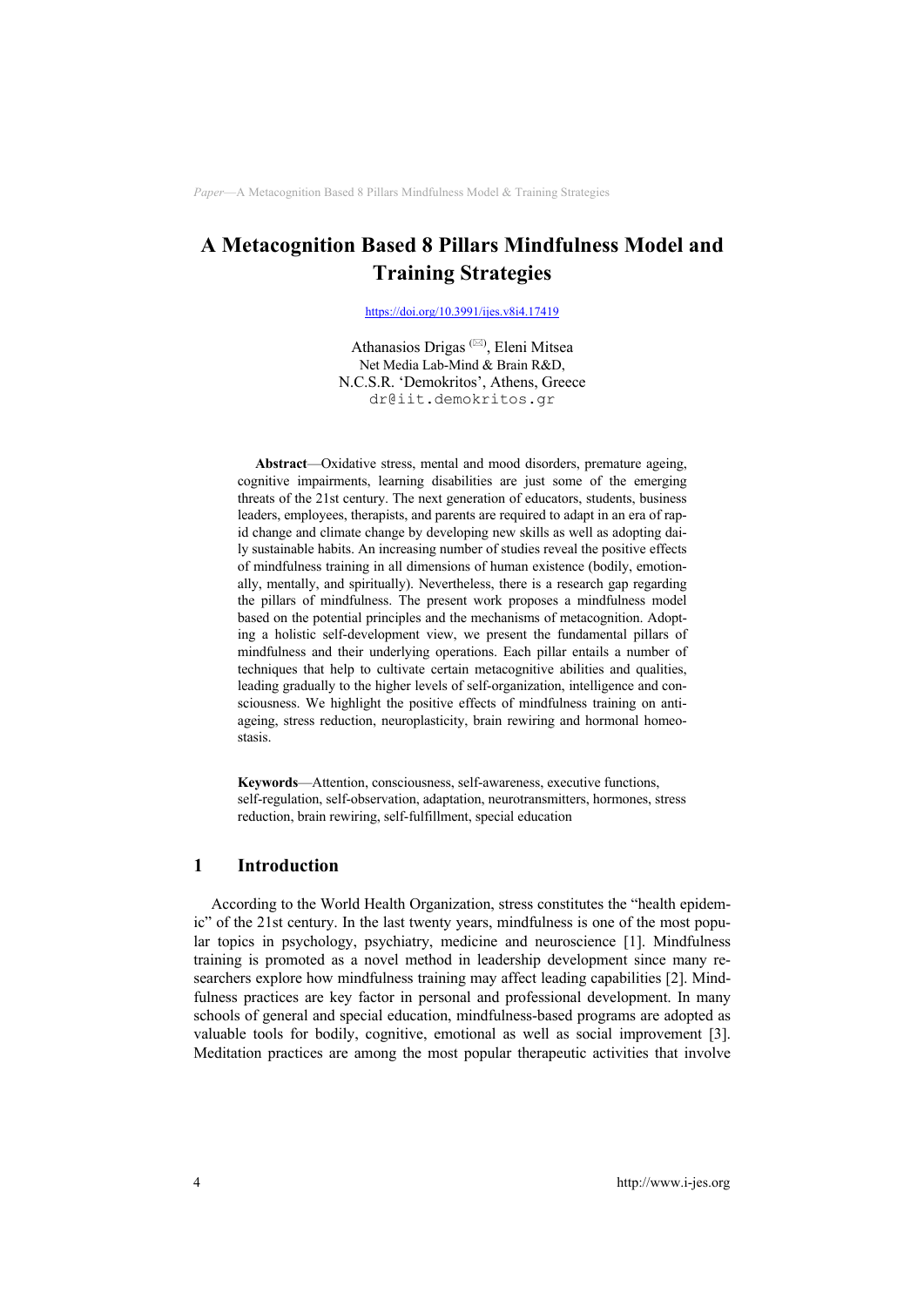physiological, psychological and neurological processes resulting in relaxation, stress reduction and the improvement of mental and physical health [4]. Yet, various physical or mental activities (e.g. martial arts, balance training, digital games) are used effectively as alternative methods of practicing mindfulness skills [5-7].

Despite the multitude of research, the mechanisms and the functions that underlie mindfulness remain unclear. In the current study, we propose a mindfulness model that classifies and describes the metacognitive mechanisms of mindfulness, taking into account the relevant physical, emotional and mental operations. The aforementioned operations are treated both as tools for cultivating superior metacognitive abilities and as objects of continuous improvement. The various practices are classified according to the demands of each pillar, demonstrating that mindfulness practices may in fact sustain specific skills.

# **2 A Mindfulness Model Based on Metacognition: The 8 Pillars of Mindfulness and Training Strategies**

#### **2.1 First pillar: Knowledge of what are the components of our existence bodily, emotionally, mentally and spiritually**

The concept of mindfulness is tied to a dynamic and unbroken, through the centuries, theoretical background about the human existence as a unity of bodily, emotional, mental and spiritual forces. Thus, the first step in approaching the concept of "mindfulness" requires a holistic knowledge and deep understanding of ancient and contemporary theories that are related to each part of human existence. This knowledge can be structured in two central axes the physiological and the cognitive.

One of the oldest traditional systems of medicine, Ayurveda underlines that health is about balance between the outside world and the fundamental states of "being" namely the physical (including the physiological), the mental and the spiritual. Specifically, it implies stability between structural and physiological factors, metabolic and excretory processes, body tissues, the senses, the mind and the attainment of a state of self-awareness [8]. These processes are understood according to the theory of five elements (earth, water, fire, air, space) which correspond to each of the five senses (smell, taste, vision, touch and sound) and are further grouped into three energies called tridosa (vata, pitta and kapha) [9].

Indubitably, knowledge of the endocrine system, which is of several glands, is more than essential. The thalamus, the hypothalamus, the pituitary gland, the pineal gland, the thyroid and parathyroid glands, the thymus, the adrenal glands, the pancreas and the gonads produce hormones that regulate many of the bodily functions, influencing mental health and well-being [10]. Neurotransmitters are crucial to the functions of the central nervous system including perception, memory, alertness, sleep cycle, body movement, energy, behavior and hormone regulation. The brain sends neurotransmitters to tell the heart to beat, the lungs to breathe and the stomach to digest. The inhibitory neurotransmitters calm the brain while they are easily depleted when the excitatory neurotransmitters are overactive. The most important inhibitory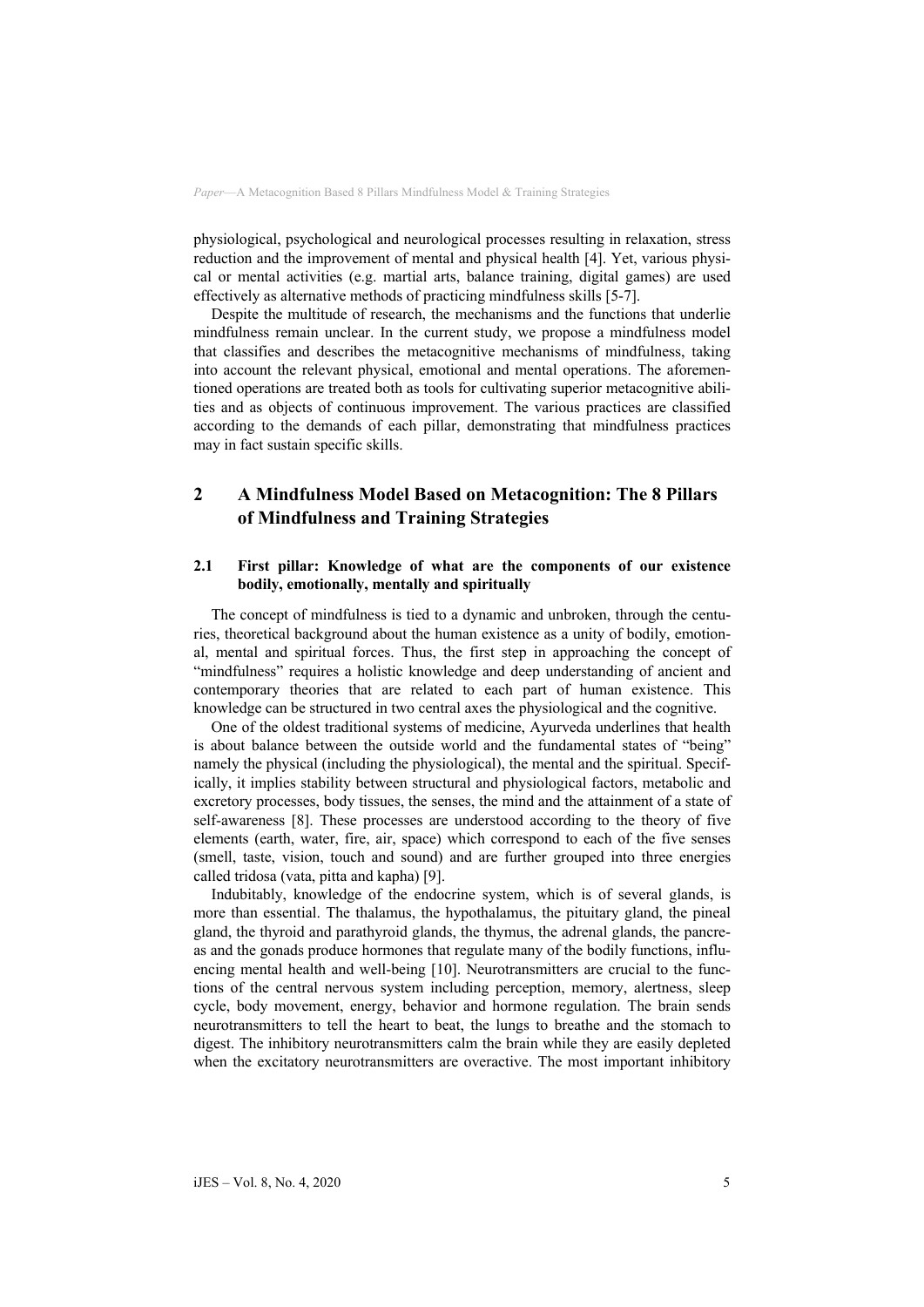neurotransmitters are acetylcholine, norepinephrine, dopamine, GABA, glutamate, serotonin and endorphins. The function of all such chemical elements presupposes scientific knowledge regarding the proper supply of the body with appropriate vitamins, minerals and trace elements that contribute to fundamental functions such as the synthesis of neurotransmitters [11]. One should be knowledgeable about environmental toxicity (e.g. chemicals in genetically modified foods, pesticides, heavy metals) that harms the immune system and cognitive ability, degrade intelligence, alter human behavior and cause learning disabilities [12].

Amongst others, neurotransmitters influence brain areas such as the prefrontal cortex, the amygdala, the hippocampus and many other areas crucial for metacognition, intelligence and consciousness [13-15]. The hippocampus, for instance, is orchestrated with the prefrontal cortex, the amygdala and the hypothalamus to generate attention, memory and imagery as well as emotional processing that permit one to recognize, discriminate, understand and channel one's negative emotions to enhance the positive ones [16-18].

Mindfulness is closely associated with brain areas like the prefrontal cortex that is the foundation of executive functions. These functions offer a physical substrate of intelligence and encompass superior cognitive abilities like attention, working memory, cognitive and emotional regulation, cognitive flexibility, inhibition control, organization, reasoning, problem solving, decision making and concept formation. All of the above facilitate the flexible modification of thought and behavior in the face of novel demands [3,19]. Thus, theoretical instruction should focus on theories of intelligence and the most fundamental cognitive processes (attention, memory, perception, association, concept formation, pattern recognition, language, action, problem solving and mental imagery) through which we can collect, synthesize and transform data to information, and information to knowledge [13,17]. These cognitive functions permit us to analyze, to categorize, to associate information, to uncover relations between concepts, to draw connections between objects and events, to extrapolate beyond the given information. On the spiritual level, we must engage with the theories of spirituality, which underline the role of the real self, the deep motives, ethical development, the ultimate potentialities, the holistic levels of human consciousness [18].

#### **2.2 Second pillar: Knowledge of what is the usual behavior of the components of our existence. Knowledge of a SWOT analysis (strengths, weaknesses, opportunities and threats) of our situation**

Mindfulness is not achieved simply by a theoretical approach; On the contrary, we must apply theory in real life so as to gain awareness of every situation. For instance, without awareness or control of basic cognitive processes such as attention and working memory, we are unable to select and maintain information at a given moment resulting inevitably in mind wandering away from the present moment to taskunrelated thoughts and feelings. [20]. When we practice mindfulness, we "open" the gateway to awareness, since more attentional resources are available to process information relative to the current experience. Perceptual ability and access to information expands. [19]. Visualization-based meditation involves crucial sub-systems of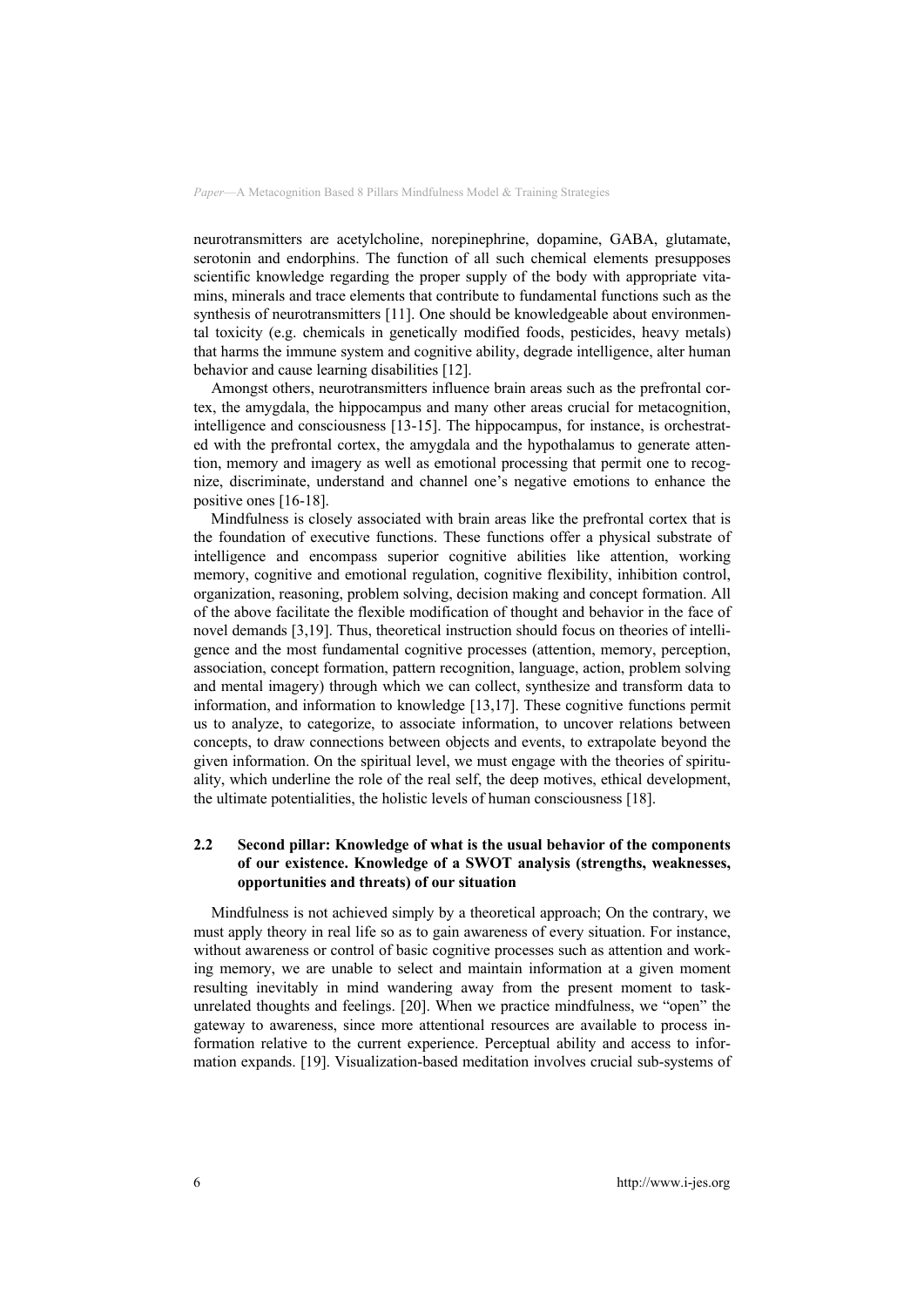the working memory such as the visuospatial sketchpad, resulting in mental imagery enhancement. Moreover, the aforementioned practices by reducing activation of language areas have an indirect impact on emotional regulation. [21].

Awareness includes knowledge of the real factors/causes (e.g. environmental, nutritional, endocrinological, immunological, and psychological) that accelerate or slow down the physical, emotional, mental and spiritual processes. Nutritional factors, either positive or negative, affect cognitive abilities and modify the entire brain [12].

Uncontrollable stress often disrupts homeostasis [4] leading to mind wandering, engagement, and rejection of the present moment; while positive social interaction enhances presence in the moment [22]. On the other hand, meditation practices are associated with neuroplasticity phenomena, help in reducing age-related brain degeneration and improving cognitive functions [23].

Mindfulness is about our awareness of strengths and weaknesses. Usually, we tend to associate emotionally charged feelings with seemingly automatic responses. Like any other behavior, such feelings are learned and thus can be unlearned through reevaluation of an initial reaction to a certain stimulus and modify it so as to achieve objectivity, positivity, acceptance and self-actualization. Training in mindfulness strategies has been proven to be effective in turning negative emotions into positive ones [24].

# **2.3 Third pillar: Self-monitoring and watching various emotional and mental movements in a real time framework. We construct an internal observer. We rest in observation. We observe the thoughts, the emotions, the stresses, the relaxation, the quietness and serenity among noises, the void among thoughts. We observe the observer**

In a state of awareness, we notice sensations, thoughts and feelings in a reflective way, as ever-changing events or movements in the mind, as "objects" of observation without over-identifying with them, without reacting to them in an automatic habitual pattern of reactivity. This observant stance towards current experience could be compared to a "tracking system", a "radar" that uses, for instance, the sustained attention on the breath so as to detect mental and emotional movements as they arise in the stream of consciousness [19,25]. However, when distractors such as beliefs, assumptions, expectations and desires get in the middle, the "radar's" ability to detect and identify stimuli or objects in unexpected contexts decreases. By applying Body Scan practice, we obtain a more accurate perception of sensory reality, direct attention at different areas of the body, by noticing any sensation or muscle tension in each area. By this exercise, we improve our self-awareness, the ability to understand complex mental and emotional states, distinguishing different elements of experience such as signals from sensory "noise", cognitive from emotional experiences, feelings from bodily sensations [26]. Self-observation is achieved gradually through various meditation techniques such as walking or lying meditation and sitting in silence. In walking meditation, we observe senses (movement of body, clothes, air, hair) coordinating movement with breath if necessary. Lying meditation involves lying down in a state of deep relaxation while being fully conscious. A lot of people have difficulty sitting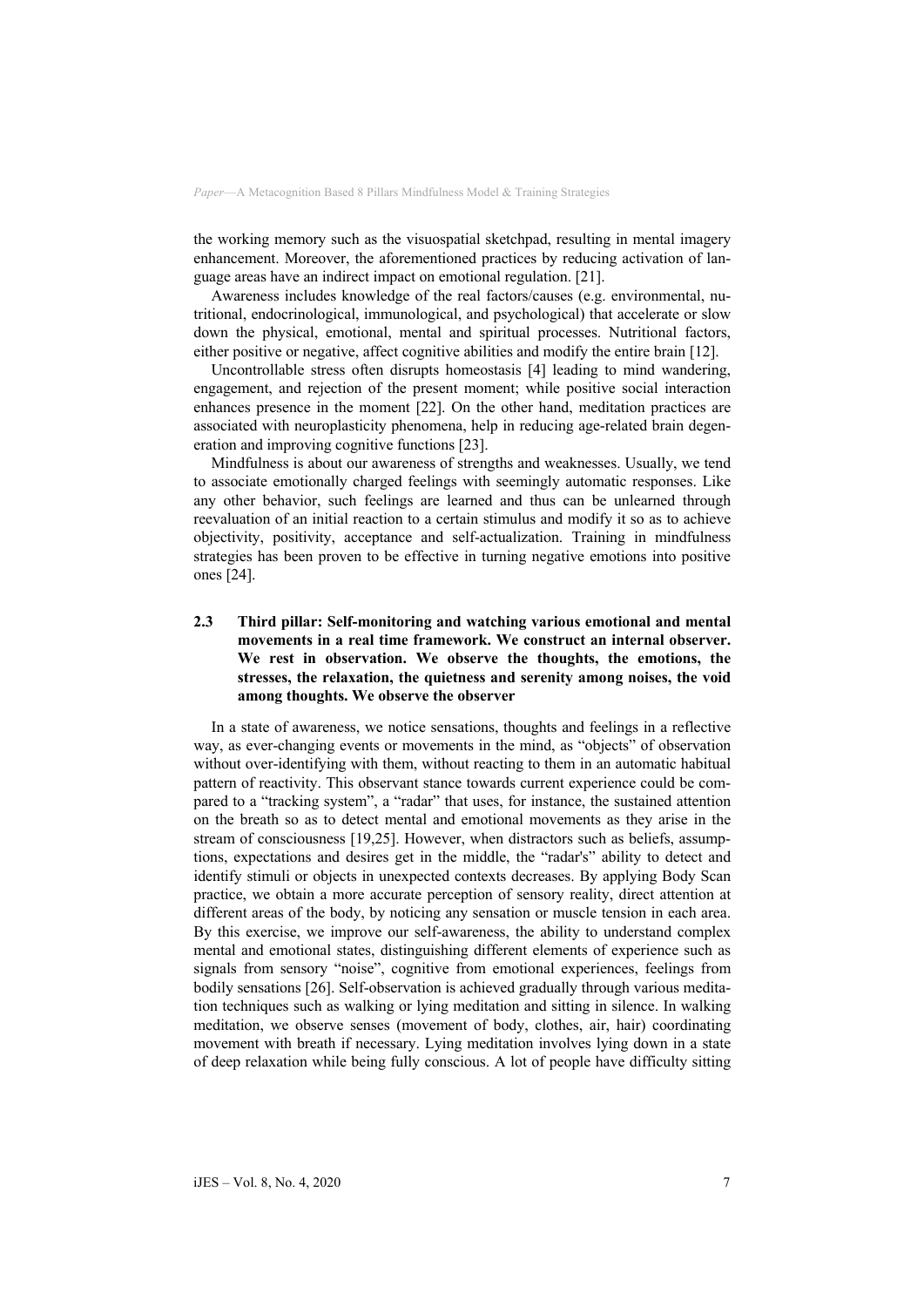still and do nothing but observe the quietness and serenity that surrounds them. Sitting in silence voluntarily is associated with an increase in observance and awareness, especially in terms of inner experience. This practice has helped undergraduate students to reduce their anxiety and impulsivity [1]. In the dispassionate state of selfobservation, we recognize the "space" between thoughts which allows the discovery of new ways of perceiving and responding. It is not about thoughts but rather the "space" between thoughts where mindful individuals experience the arising "self" as a process of integration [18,19].

# **2.4 Fourth pillar of self-regulation: The observation procedure brings regulation, eases of thoughts and emotions, relaxation deepens and observation becomes clearer**

Mindful self-regulation is one of the most crucial mechanisms whose gears, namely the executive functions relying on the prefrontal cortex, enable us to attain and maintain a state of presence, awareness and consciousness without mind wandering, suppression or defensive attitude over thoughts and emotions. Self-regulation training helps us identify any current thoughts, feelings, perceptions, behavior and thus try to manage them in real time. [3,19,27]. Attentional control processes constitute the heart of the executive functions and include certain fundamental abilities that culminate in a state of mindfulness. Specifically, the aforementioned processes include the abilities to allocate attention towards internal and external stimuli in a most plausible way, to reach and maintain a state of vigilance, to focus attention for a prolonged period to visuo-spatial stimuli, to be flexible, to prioritize [28]. Attentional control is a prerequisite for emotional regulation as well as emotional awareness. Specifically, it means improvement of the emotional regulation processes since we learn pay attention to emotional responses, filtering emotional states and taking into consideration all possible aspects of emotional experience [29]. Highly mindful individuals are said to be "in tune" with their emotions and capable of regulating them [25]. A further aspect of self-regulation underlines the contribution of language. Mindful individuals use less negative word meanings because of successful self-regulation of attention and emotion. Also, visualization-based practices improve the ability to self-regulate, as they require less language involvement [27].

Breathing techniques and relaxation treatments are superior methods that regulate negative mood states such as stress, anxiety and depression in a holistic way. The respiratory activity plays a significant role in the autonomic nervous system, cardiac activity, homeostatic changes and emotions. Slow, deep breathing and cardiorespiratory synchronization may lead to homeostatic increase in cellular membrane potentials and a generalized decrease in excitability of heart and the amygdala [30]. Body movement boosts attention, self-control and mindfulness. Considering the Attention Deficit/Hyperactivity disorder in which deficient motor control correlates with disinhibited behavioral control results in excessive distractibility and impulsivity. It is obvious that there is a common basis between executive and sensorimotor control functions. Mind and body training like qigong, aikido, tai chi, judo, dance, yoga sustain one's ability to monitor movement in a flexible way maintaining attention within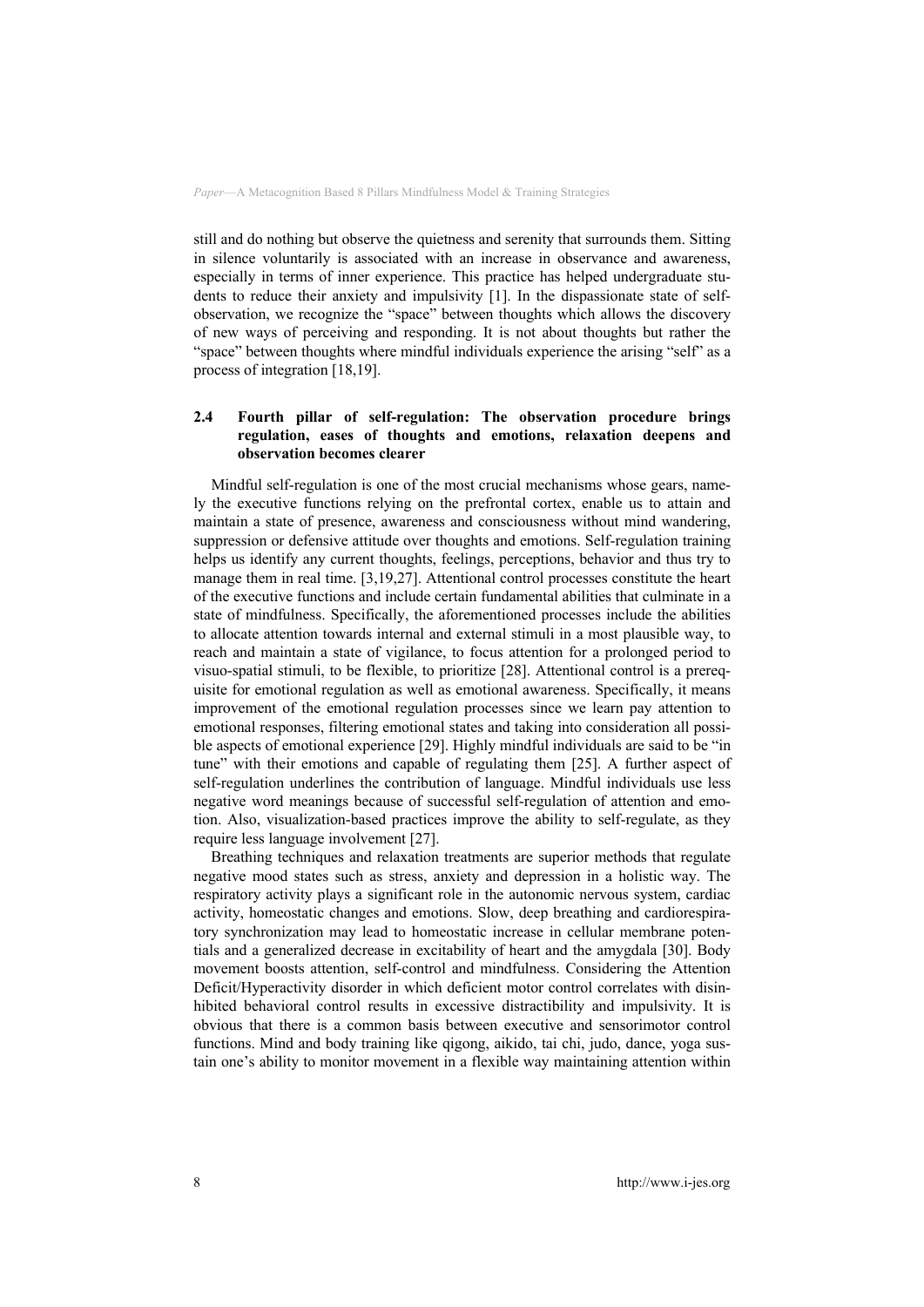the movement. Consequently, such techniques improve both the prefrontal and the premotor cortex [31]. Tai Chi and Qigong promote coordinated body posture and movements, deep rhythmic breathing, meditation and mental focus, enhancing no reactivity to aversive thoughts and impulses [32]. The slow movements of Qigong and Tai chi alter the autonomic nervous system; they restore homeostasis by attenuating stress, related to the hypothalamus-pituitary–adrenal axis reactivity. Additionally, researches show improved functionality and connectivity within multiple brain regions involved in mood regulation including prefrontal regions, limbic systems, motor cortex and striatum. Tai chi reduces neuro-inflammatory sensitization and regulates the hippocampal neurogenesis, resulting in increased attentional and emotional control and self-awareness [7].

Eating is often an impulsive reaction, an emotional coping strategy so as to escape negative emotions. Mindfulness eating exercises (e.g. to eat in silence, eat slowly, and notice we are full, stop eating when we are full, stop mind wandering while eating) constitute beneficial regulatory strategies [33].

#### **2.5 Fifth pillar of adaptation: The body, emotional and mental operations become more adaptable, more relaxed, while breathing operates smoothly, relaxed and adapted to the present moment. Perception deepens and antistress hormones are secreted as well as neurotransmitters supporting relaxed awareness**

Various forms of meditation like guided meditation, deep relaxation and breathing techniques bring homeostatic balance throughout the body, by ways of reducing the amygdala's activity, the stress hormones' secretion (e.g. cortisol, adrenaline), releasing chemicals that bring relaxation and optimism (e.g. endorphins, serotonin), regulating blood pressure, muscle tension, body temperature, oxygen consumption. During the aforementioned techniques, neurotransmitters such as gamma-aminobutyric acid induce relaxation facilitating well-tempered activation and communication between the cortex and the amygdala as well as respiration with cardiac centers. In addition, the alpha waves of relaxation are increased, while beta waves are decreased. Existing neural pathways and circuits become permeable, while new neurons and connections are formed. Subsequently, body and mental stress symptoms or negative emotions smooth over in a parallel with muscle tensions. Moreover, attentional resources are available to process any information relative to a current experience. By regulating attention, irrelevant thoughts and negative emotions decrease. The working memory sub-systems gain valuable space and as a result memory gets to function more smoothly, efficiently. [3,19,30].

Behavioral flexibility permits us to generate, update, modify and integrate past and present information in response to any demands and constraints of a real life environment. The hippocampus underlies conscious cognition as well as flexible social behavior permitting us to remember, explore, visualize, create, make decisions, judge character objectively, establish social bonds, feel empathy, and speak the social language [34]. Adaptability is increased by learning or training spatial memory via balance exercises which bring change in the hippocampus. In the same way coordinative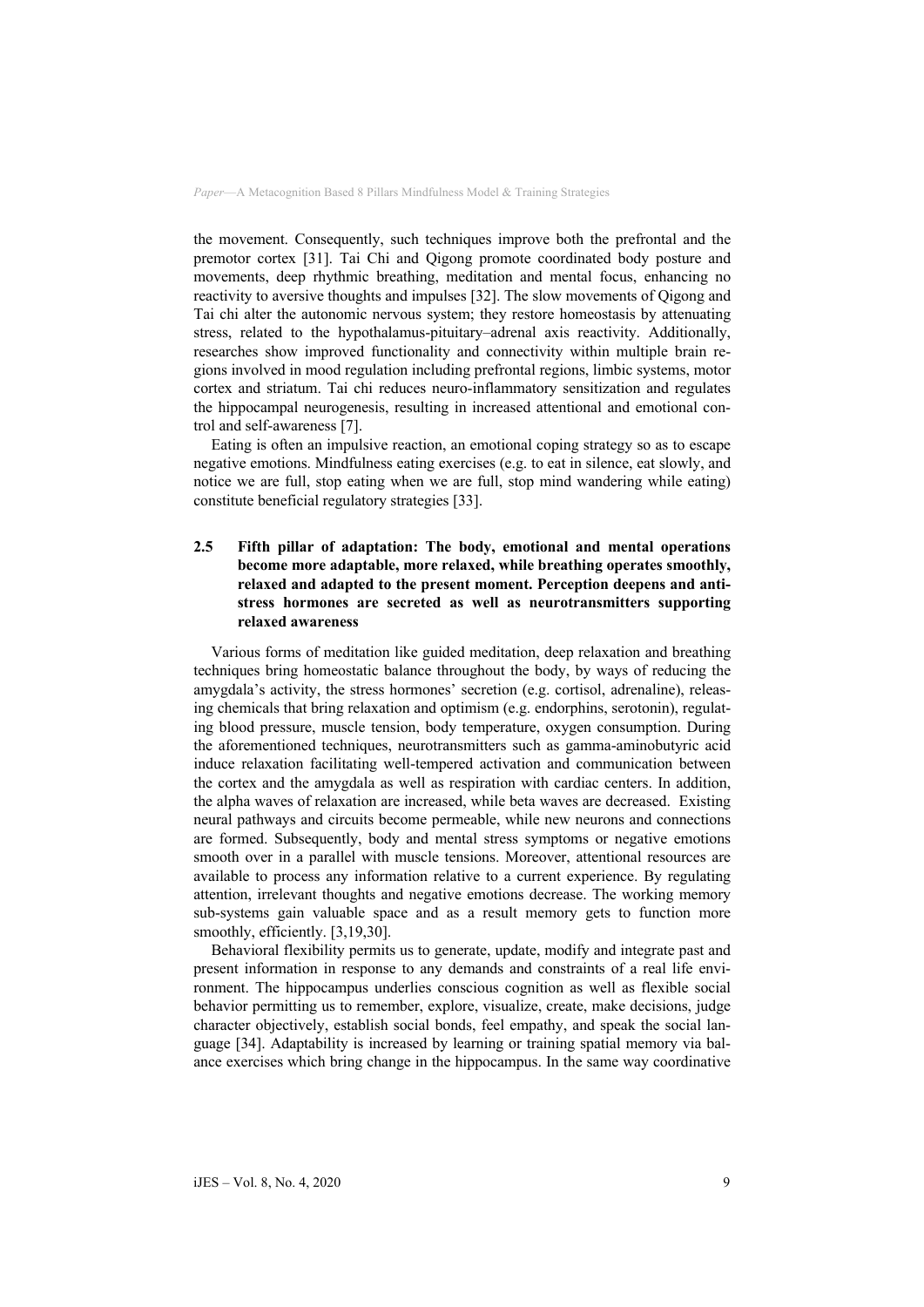training, aerobic exercise, stretching as well as relaxation techniques such as progressive muscle relaxation could contribute in adaptation skills improvement [5].

Adaptability skills equal the mindfulness skills of the 21st century since they are a prerequisite for adapting successfully to dynamic team environments (educational, academic or working). Such environments require rapid, adaptable and constantly focused to objective response to unexpected changes. Rupprecht et al. [2] found that leaders in major organizations that completed a 10-week workplace mindful training (including mindful meditation, mindful listening, walking meditation, pausing meditation, body scan and compassion meditation) improved their ability deal with change and focus on giving alternative and creative solutions to given problems. Flexibility and adaptability lead to active self-observation, self-regulation of attention and emotional self-control. Adaptability, as a mindfulness trait involves increased social and emotional skills, resilience, positive thinking, open-minded and active listening, problem solving, decision-making, innovation, creative strategy thinking skills.

Mindless eating results in various problems (body, emotional, mental, social even ecological). Adaptation implies also the cultivation of conscious and healthy eating behaviors, along with an effort to protect the environment and animal welfare. Mindful eating increases self-reflexion by thinking about the origin of the food, about "what we eat", "how much", "how", and "why we eat". In the context of mindfulness, adaptation implies consuming less animal products. [33].

#### **2.6 Sixth pillar of recognition: Expansion of awareness and perception bring recognition of the details as well as of the totality of each situation. We perceive multiplicity and unity in parallel.**

Recognition is a state of heightened awareness in the present moment regardless of circumstances, resulting from the ability to broaden our perceptual field through a process of synchronization between the internal world of mental events (i.e. automatic thoughts, ineffective strategies, emotions, beliefs, strengths, weaknesses and motives) and the external world of objects via the five senses. It has an integrative function since it tends to unify all experience, internal and external bringing their profound relationships to the "light" of consciousness [17-18]. The practice of attending and mindfully observing to body sensations results in an enhanced awareness of bodily states and reinforced perceptual clarity. Increased body awareness leads to greater sensitivity to detect the physiological aspects of any feelings of the moment (body, tension, rapid heartbeat, short shallow breath) which in turn implies enhanced emotional recognition, awareness and empathy [35]. Mindfulness eating helps us to recognize when food advertisements make us want to eat, to recognize when we are eating without being hungry [33].

During this process of self-understanding, we reflect on thoughts approaching them as an outcome of internal and perhaps unconscious processes while triggered also by external environmental stimuli. It is not enough to identify stress or negative emotions such as anger; instead, we have to recognize the possible dimensions and the real causes that provoke them. In other words, recognition is about the ability to become aware of what causes, for instance, stress in a given situation. A real danger? A hypo-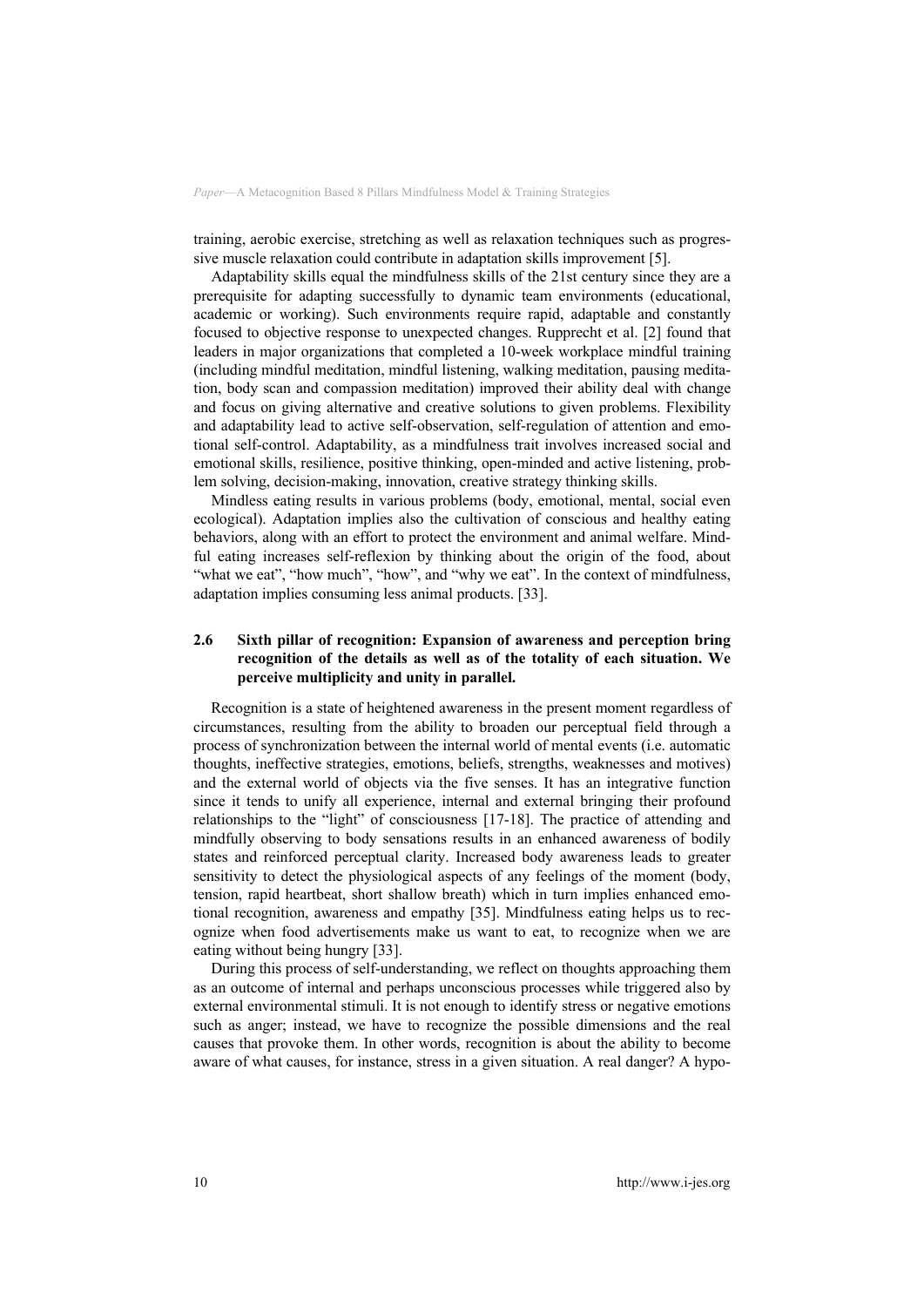thetical danger? Our illusive expectations, our desires, our attachment to the phenomenological world, or biological factors like a disharmony of homeostasis? As we reache a higher level of understanding, we recognize thoughts and feelings as symptoms, as indicators of deeper pathogenesis of somatic or/and psycho-cognitive etiology. If we are not able to observe and recognize the phenomena and their substrate, it is not possible to mobilize the appropriate self-regulatory strategies. Only if we recognize and accept our emotions with openness, only with empathy, are we able to manage them appropriately. As we train our observation skills, we improve the ability to identify the underlying structure of sensory, emotional and mental phenomena, operations, their relations and correlations [17,36].

As attention strengthens through nutrition, physical or mental exercise, the range of observation expands. We observe consciously and in detail not only the thoughts that follow each other as well as the space that is the ground of existence, including ourselves. It is within the space that consciousness and giftedness arise, manifesting initially as a glimpse of higher-order beliefs, self-actualizing intentions, gratitude, ideas, original and innovative, the realization of the interconnectedness of all ideas [13,17- 19]. In addition, we recognize our capacity to transcend limitations and identify with a universal non-personal awareness [37].

According to Batchelor [38], "normally we are unaware of the extent to which we are distracted, for the simple reason that distraction is a state of unawareness. Breathing exercises can force us to recognize that most of the time, we fail to register what is happening here and now". In open monitoring practices, we cultivate, through bottom-up processes, mainly the ability to expand our attention to the flow of energy (sensory as well as psychocognitive) with the aim to conceive a panoramic "view" of the totality that exists behind every singleton experience with a mood towards acceptance rather than control.

#### **2.7 Seventh pillar of discrimination: In this open recognition state, we distinguish the various forms, movements, states and representations. We keep beneficial and withdraw attention from negative so that the negative ceases to exist in our mental field.**

Mindfulness not only registers the bare facts of internal and external experiences but also introduces the element of discernment, enabling one to evaluate whether a particular experience nourishes the "seeds" of positive mental states (e.g. constructive emotions, loving-kindness) or conduces to destructive ones (i.e. anger, desirous attachment, lethargy). Thus, we train our attention so as to notice subtle differences between emotional experiences [24,29] and move away from "toxic" and harmful states of mind and thus avoid inappropriate behaviors and actions. Discrimination executes its filtering function without suppression or reactive rejection. In contrast, discrimination abilities arise in a state of tranquility and stillness of mind, when attention is stabilized [39]. We can compare the human mind with a lake and thoughts to a stone tossed into water. When the lake is still the ripple is clearly visible, otherwise, it is barely noticeable [40] (Bodhi, 2015 as cited in Vago, 2016). If one holds a glass of muddy water still, the dirt will settle to the bottom and the water will shine. A highly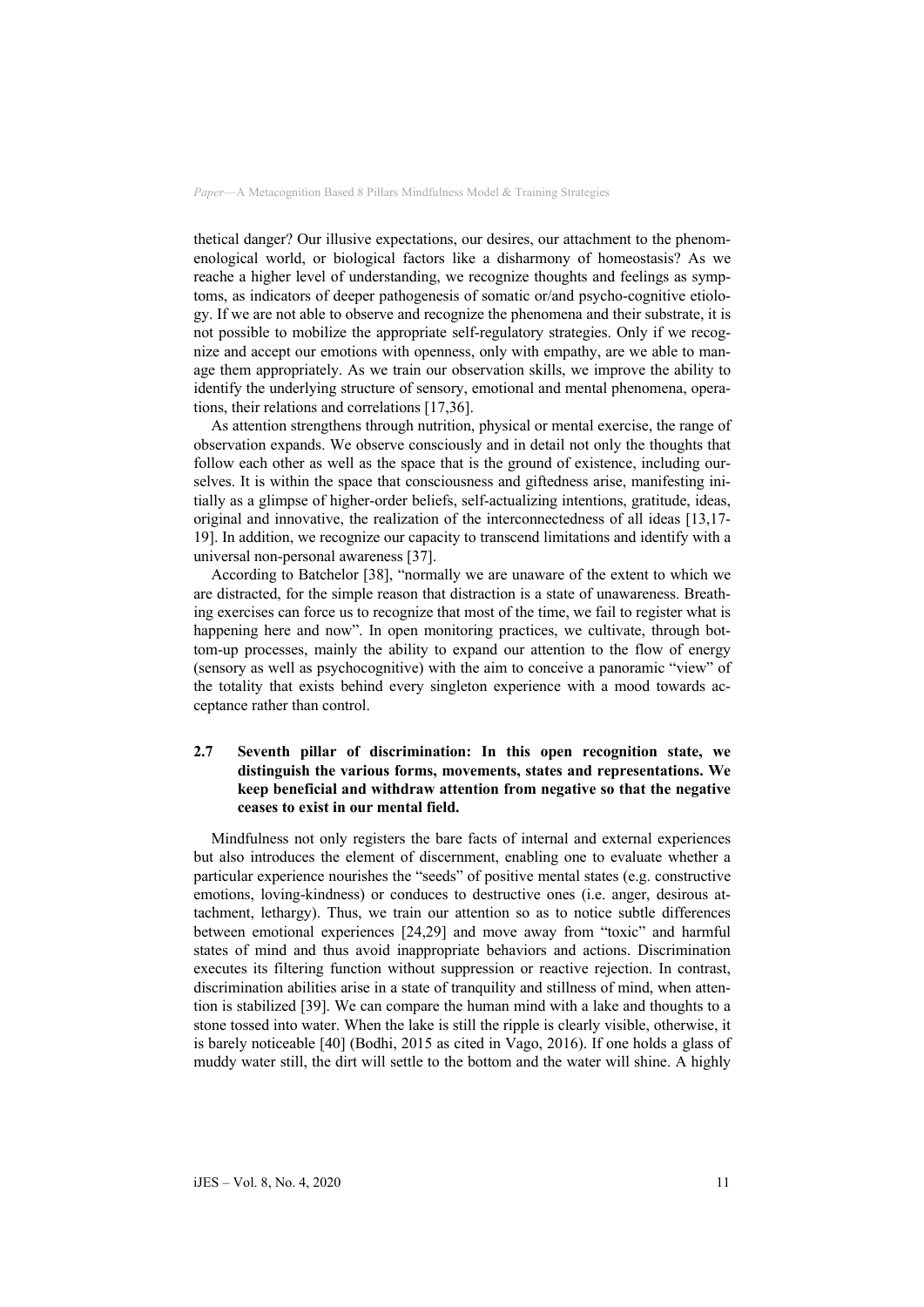developed meta-awareness in the context of mindfulness-based practices leads to rapid discernment of what is relevant from the early stages of attentional processing. In addition, it provides sensory clarity and emotional stability [40]. Discrimination does not promote rejection but willingness to transform destructive states and tendencies into constructive thoughts, emotions and purposeful actions [39].

Intensive meditation that involves sustained attention on a chosen stimulus (e.g., the participant's breath) improves visual sensitivity and discrimination, vigilance and perception. Moreover, mental training on nonvisual perceptions (e.g. sensations of breathing and mental events) improves visual perception. [41] Walking meditation could foster auditory and visual discrimination skills. The Transcendental Meditation (TM) technique as one sits in a chair with one's eyes closed. During TM instruction, the individual learns how to let the mind move from active focused levels of thinking to silent, expanded levels of wakefulness. Loving-kindness meditation and compassion meditation exercises aim at enhancing kindness and compassion. These techniques broaden attention, enhance positive emotions, and lessen negative emotional states; they shift a person's basic view of the Self in relation to others and increase empathy and compassion [27,42]. Digital games or other discrimination tasks (as to language, STEM and mathematics) could contribute to the acquisition of mindful discrimination skills [6, 12].

Discrimination skills could be cultivated through strategic management training. Top managers must assess the similarities as well as the differences between current and past decision-making situations in order to choose appropriate behaviors or actions for present or future situations. These skills involve the ability to retrieve from memory, to segment actions to situations, to recognize the salience of the current situation, to do a comparative assessment, to make conscious and appropriate choices, to transform the experience to useful knowledge [43].

#### **2.8 Eighth pillar of Mnemosyne: The state of awakening and full awareness. Mnemosyne supports and drives all the mindful procedures, keeps us in an aware state, reminds to us of the real existential dimensions, the real self and its capabilities and finally reminds us of the return road of anelixis to our real existential level.**

A seed "knows" its potential because it is gifted with the necessary information to grow into a "real" plant. We have a "memory" within us, a huge and hidden potential that waits to be remembered, awakened, actualized and transcended. Mnemosyne is the awakening of consciousness. The path to the hidden potential is nothing more than the ascending path of anelixis to the higher levels of self-awareness and consciousness. This journey on the road to anelixis is a return journey during which we must sail against the entropy flow, defeat the delusions that prevent us from "seeing" our true existential dimension. To achieve this, we must remember at every moment that the knowledge we strive to acquire is not spoils but a compass, a reminder of our true destination. We must keep in mind that knowledge is acquired through continuous transformation, after which the newly acquired knowledge is never the same as any previous one; the perception of the new self is not the same as any previous one. The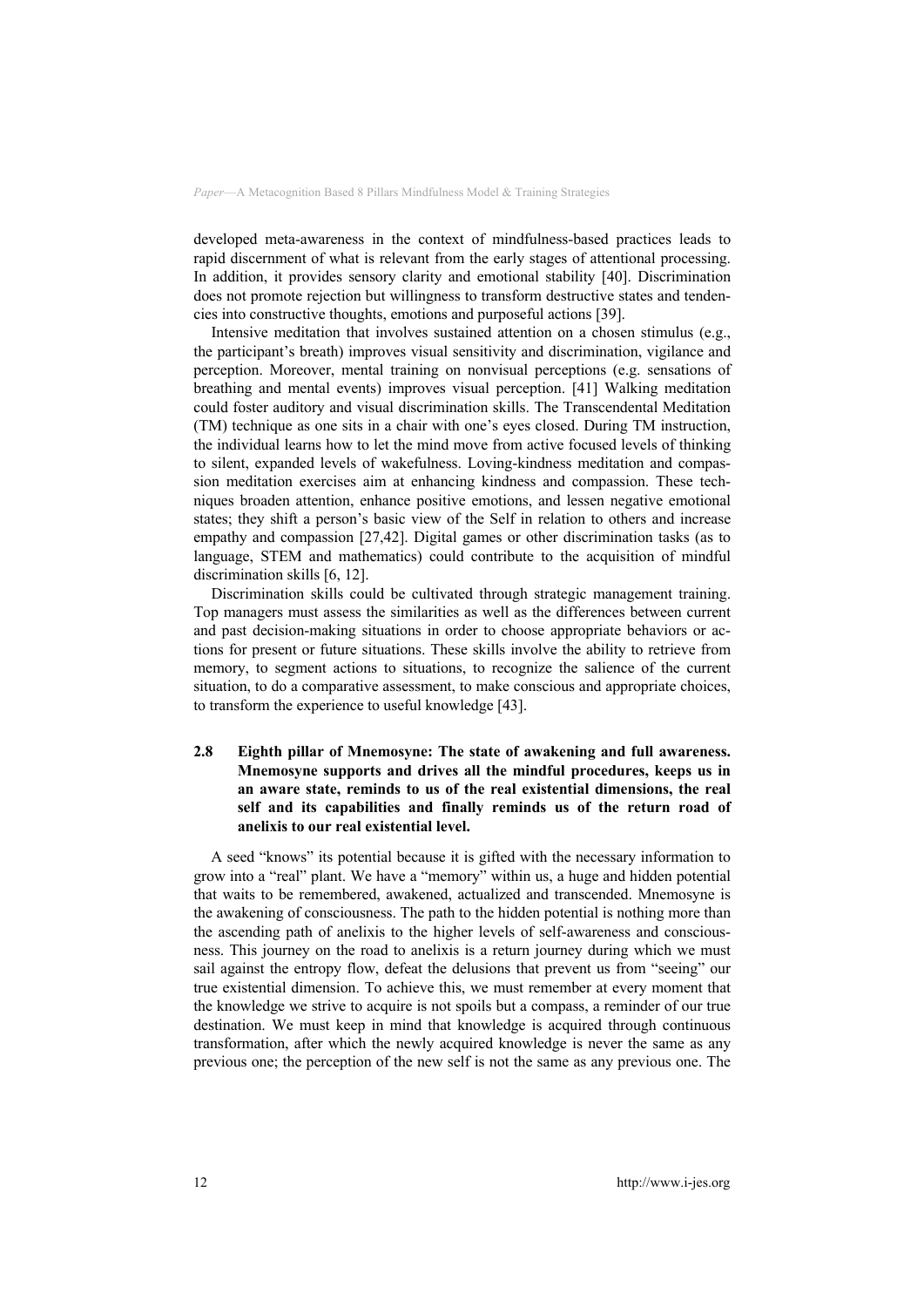ascent on the ladder of knowledge goes hand in hand with the improvement of intelligence and emergence of consciousness. The Self, its various forms and transformations is nothing more than a manifestation of consciousness at different levels of self-remembrance [13, 17-18].

Practices that induce a perceptual shift away from egoistical self-identification could make one "grow", achieving a state of self-fulfillment that leads to optimal wellbeing. More specifically, we could mention contemplation of the simple question "who am I", sitting in open awareness without any specific object of focus, minimizing phenomenal content via the use of mantra or focused attention, or increasing contact with the internal space of the body [37].

A mindful person remembers to learn, to take care and train the mind as well as the body, to be attentive to the present moment, to observe internally and externally, to be alert in order to discern and recognize different situations, operations, correlations, to self-regulate, to adapt, to accept, to concentrate on his true existential nature.

## **3 Discussion**

Any practice that fosters the mindful skills like meditation, yoga, martial arts as well as various physical or mental exercises is a way to boost new neurons' growth (neurogenesis) and also to form new connections between existing neurons (synaptogenesis) [44]. Neural pathways and circuits become more fordable, upgrading cognitive functions as well as metacognitive abilities, resulting in major improvements in terms of monitoring, regulating and adapting in stress-related situations. Mindfulness is a process of brain rewiring, since we are required to replace dysfunctional established habits with new, more useful and functional [17]. Mindful practices contribute to improving our intelligence, and self-awareness in a variety of way. One such way includes maintenance of hormones' and neurotransmitters' homeostasis, a regulation of the interaction between the hypothalamic-pituitary- adrenal axis, the central as well as the autonomic nervous system, the limbic system and the immune system [44]. Mahajan [45] reviewed some of the beneficial effects of yoga and other meditation techniques on stress related hormones/neurotransmitters. Specifically, there is a decline in adrenaline and cortisol levels. Practitioners experience joy and euphoria because of the increase of b-endorphins, serotonin, dehydroepiandrosterone sulfate and dopamine levels. Also, melatonin levels increase, giving a feeling of calmness and well-being. Krishnakumar et al. [44] refer to the increase of gamma aminobutyric acid that is associated prefrontal cortex activity that in turn influences the executive functions, concentration and alertness. Moreover, lower levels of norepinephrine in meditators indicate lesser anxiety. Although different techniques may produce different results, it is obvious that mindfulness and its practices have positive effects on brain rewiring, hormonal homeostasis, anti-aging and anti-stress functions [45]. Obviously, results are optimized when there is proper monitoring, regulation and adaptation of one's nutritional behavior. A healthy diet detoxifies the body allowing homeostasis to function properly [9,12].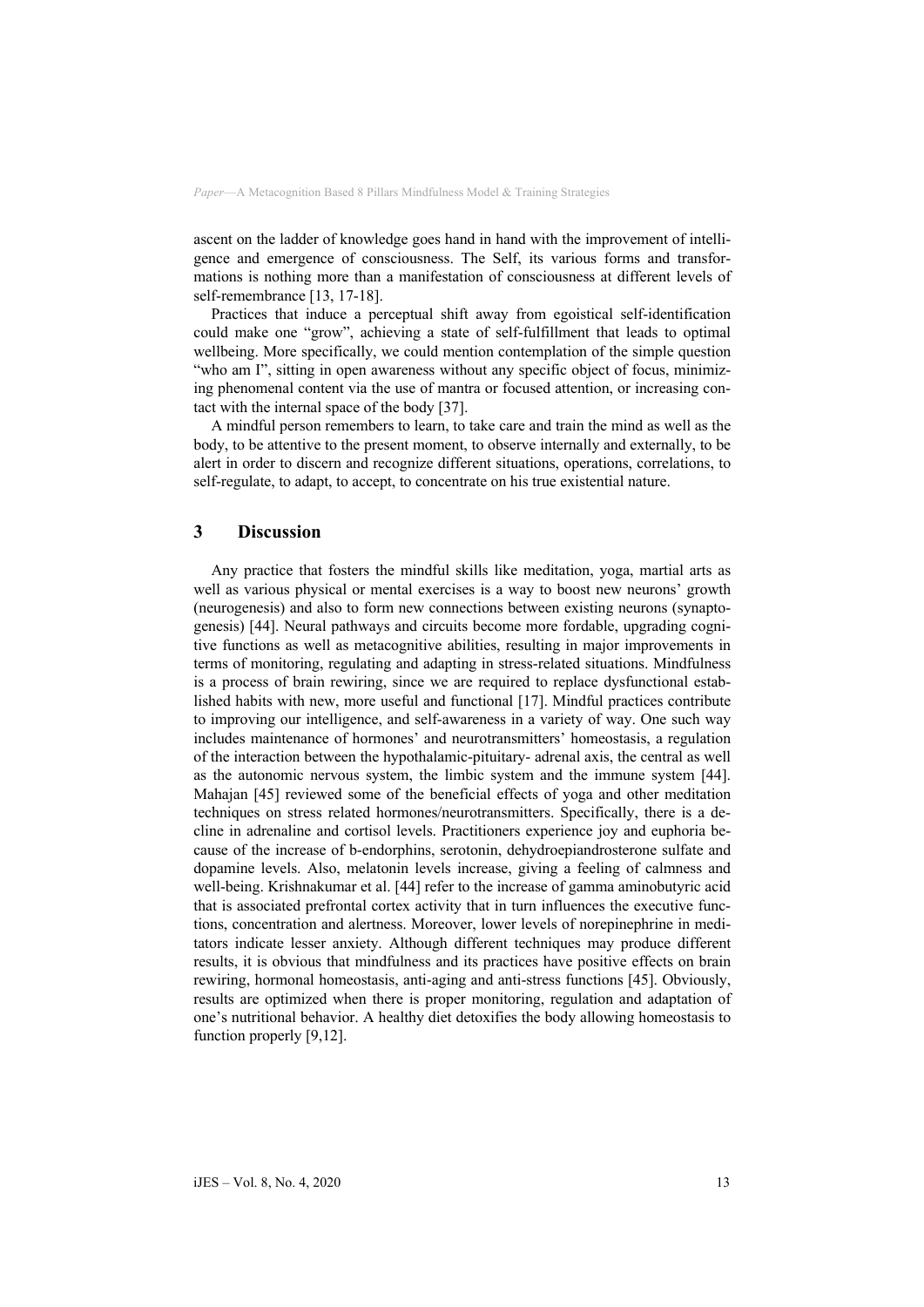Mindfulness practices are at the heart of attention and control. Every time we train our attention, we improve awareness, we enhance self-control as well as the pathways of memory that are responsible to control. So, the "gates" open for improvement of other dependent operations and abilities on a physical, emotional, mental and spiritual level.

Cultivation of mindfulness has beneficial effects on well-being, while it alleviates stress-related symptoms [35]. Conventional psychopharmacology and behavioral therapies are essential. Nevertheless, we can achieve more if we integrate mindfulness within these treatments. Health professionals and educators have received limited education concerning such interventions. Thus, they may be unaware of mindfulness training benefits or the way mindfulness works. Additionally, mindfulness training has been proven an efficient, low risk and low-cost intervention for patients and students. Education in the  $21<sup>st</sup>$  century ought to aim at developing competent students and adults in all aspects of Life, armed with a good set of skills including mindfulness. So that the young people may improve their physical, emotional, intellectual as well as spiritual intelligence, adopt healthier habits; be more attentive and conscious, motivated, less anxious, self-controlled and adaptable. Moreover, they will also have a better chance at career opportunities.

# **4 Conclusion**

On a theoretical and practical level, mindfulness encapsulates the fundamental mechanisms of metacognition and consciousness. In other words, metacognition and mindfulness are the two opposite sides of the same coin. Mindfulness training leads to metacognitive improvements and metacognitive training results in a state of mindfulness. Metacognition and mindfulness depend on our ability to monitor, control and adapt our thoughts and emotions, recognizing and discriminating between functional and dysfunctional mental or emotional states in order to get to know the full range of our abilities, who we really are.

Summarizing the fundamental pillars of mindfulness:

- 1. Holistic theoretical knowledge and deep understanding of the mechanisms, the underlying operations as well as the factors that contribute to the proper function of our existence as a unity of bodily, emotional, intellectual as well as spiritual power.
- 2. The application of the theories in real life, so as to be aware of our physical, emotional, intellectual and spiritual power, to understand and evaluate the range of our strengths and weaknesses.
- 3. The cultivation of a vigilant observant stance, both internal and external, toward the current experience.
- 4. Self-observation and self-control processes regulate thought, emotional response and behavior resulting in homeostatic balance.
- 5. Adaptation of bodily, emotional and mental operations in a climate of positiveness, altruism and acceptance.
- 6. Recognition of the details as well as of the totality of each situation with a mood of openness, gratitude and empathy.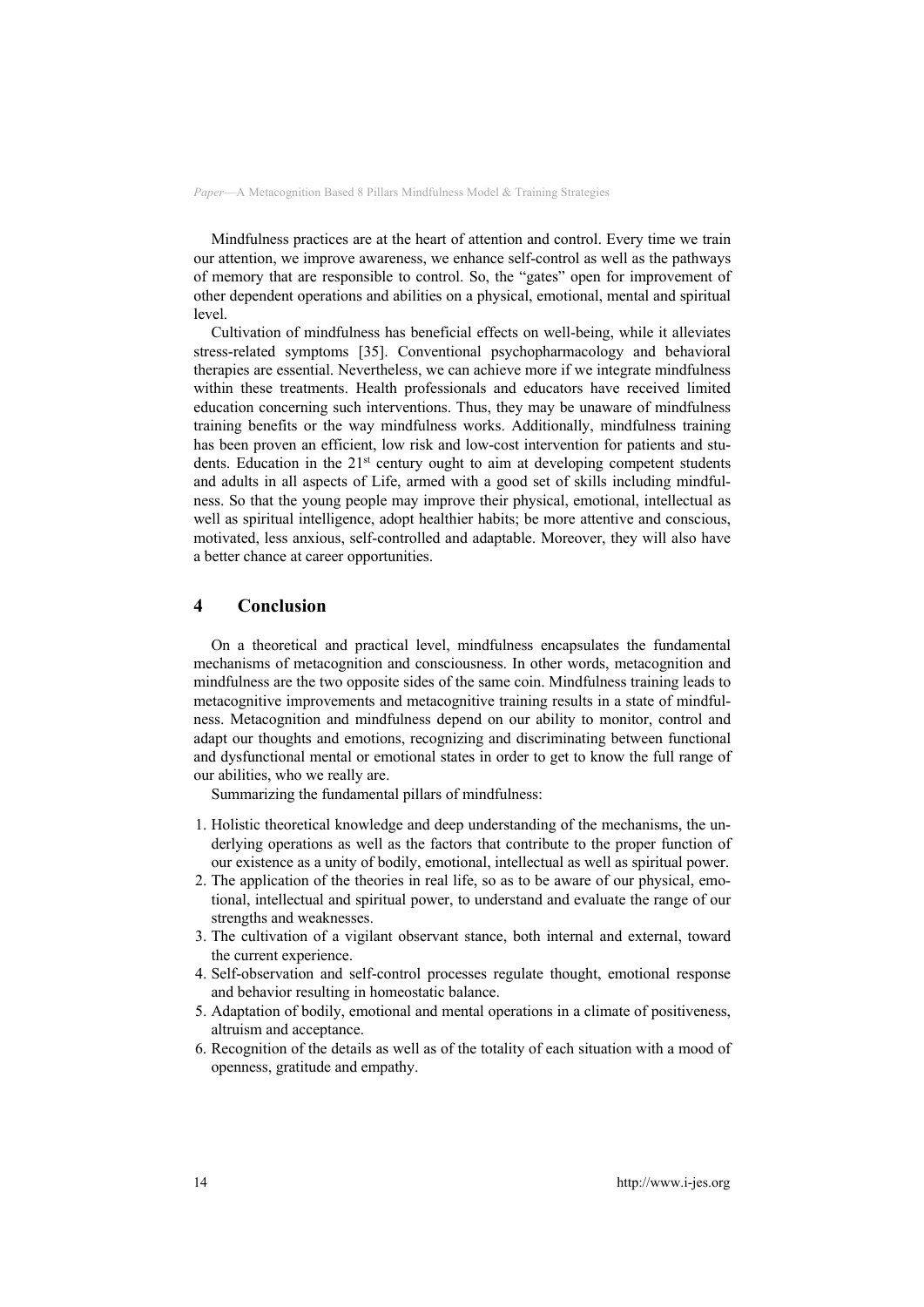- 7. The development of discrimination skills helps us to observe, filter and choose the beneficial instead of toxic states.
- 8. Mnemosyne is a state of full awareness by which the internalized knowledge reminds us the return road of anelixis, the evolutionary process of self-development to awaken the higher levels of consciousness.

# **5 References**

- [1] Matko, K., & Sedlmeier, P. (2019). What is Meditation? Proposing an Empirically-Derived Classification System. Frontiers in psychology, 10, 2276. https://doi.org/10.3389/ fpsyg.2019.02276
- [2] Rupprecht, S., Falke, P., Kohls, N., Tamdjidi, C., Wittmann, M., & Kersemaekers, W. (2019). Mindful leader development: how leaders experience the effects of mindfulness training on leader capabilities. Frontiers in psychology, 10, 1081. https://doi.org/10.3389/ fpsyg.2019.01081
- [3] Drigas, A., & Karyotaki, M. (2018). Mindfulness Training & Assessment and Intelligence. International Journal of Recent Contributions from Engineering, Science & IT (iJES), 6(3), 70-85. https://doi.org/10.3991/ijes.v6i3.9248
- [4] Pascoe, M. C., Thompson, D. R., & Ski, C. F. (2020). Meditation and Endocrine Health and Wellbeing. Trends in Endocrinology & Metabolism. https://doi.org/10.1016/j.tem. 2020.01.012
- [5] Rogge, A. K., Röder, B., Zech, A., Nagel, V., Hollander, K., Braumann, K. M., & Hötting, K. (2017). Balance training improves memory and spatial cognition in healthy adults. Scientific reports, 7(1), 1-10. https://doi.org/10.1038/s41598-017-06071-9
- [6] Donohue, S. E., Woldorff, M. G., & Mitroff, S. R. (2010). Video game players show more precise multisensory temporal processing abilities. Attention, perception, & psychophysics, 72(4), 1120-1129. https://doi.org/10.3758/app.72.4.1120
- [7] Kong, J., Wilson, G., Park, J., Pereira, K., Walpole, C., & Yeung, A. (2019). Treating depression with Tai Chi: state of the art and future perspectives. Frontiers in psychiatry, 10, 237. https://doi.org/10.3389/fpsyt.2019.00237
- [8] Payyappallimana U, Venkatasubramanian P. In: Verotta L, Pia Macchi M, Venkatasubramanian P, editors. Principles of Ayurveda for Food, Nutrition, and Health in Connecting Indian Wisdom and Western Science – Plant Usage for Nutrition and Health. New York: CRC Press (2015). p. 15–36. https://doi.org/10.1201/b18430-4
- [9] Payyappallimana, U., & Venkatasubramanian, P. (2016). Exploring Ayurvedic knowledge on food and health for providing innovative solutions to contemporary healthcare. Frontiers in public health, 4, 57. https://doi.org/10.3389/fpubh.2016.00057
- [10] Glaser, R., & Kiecolt-Glaser, J. K. (2005). Stress-induced immune dysfunction: implications for health. Nature Reviews Immunology, 5(3), 243-251. https://doi.org/10.1038/ nri1571
- [11] Gibson, G. E., Blass, J. P., Siegel, G. J., Agranoff, B. W., & Albers, R. W. (1999). Nutrition and functional neurochemistry. Basic Neurochemistry: Molecular, Cellular and Medical Aspects. 6th ed. Philadelphia: Lippincott-Raven, 691-710.
- [12] Chapin, T. J., & Russell-Chapin, L. A. (2013). Neurotherapy and neurofeedback: Brainbased treatment for psychological and behavioral problems. Routledge. https://doi.org/ 10.4324/97802030723
- [13] Drigas, A. S., & Pappas, M. A. (2017). The Consciousness-Intelligence-Knowledge Pyramid: An 8x8 Layer Model. International Journal of Recent Contributions from Engineering, Science & IT (iJES), 5(3), 14-25. https://doi.org/10.3991/ijes.v5i3.7680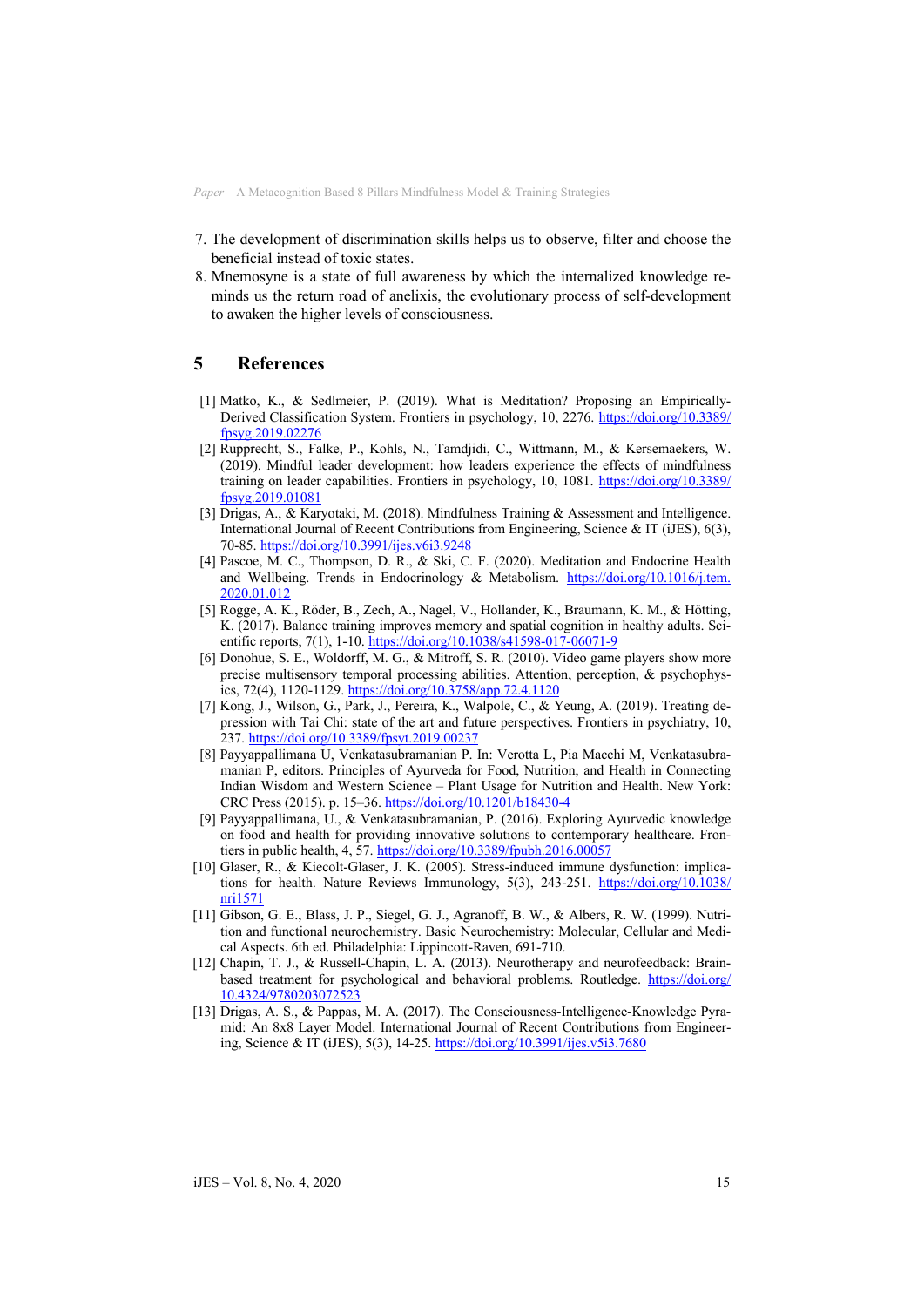- [14] Myhrer, T. (2003). Neurotransmitter systems involved in learning and memory in the rat: a meta-analysis based on studies of four behavioral tasks. Brain Research Reviews,41(2-3), 268-287. https://doi.org/10.1016/s0165-0173(02)00268-0
- [15] Sasikumar, N. INFLUENCE OF NEUROTRANSMITTERS ON MEMORY AND LEARNING.
- [16] Deshmukh, V. D. (2006). Neuroscience of meditation. The Scientific World Journal, 6, 2239-2253.
- [17] Drigas, A., Mitsea E. (in press). The 8 pillars of Metacognition. International Journal of Emerging Technologies in Learning (iJET)
- [18] Drigas, A., & Mitsea, E. (2020). The Triangle of Spiritual Intelligence, Metacognition and Consciousness. International Journal of Recent Contributions from Engineering, Science & IT (iJES), 8(1), 4-23. https://doi.org/10.3991/ijes.v8i1.12503
- [19] Bishop, S. R., Lau, M., Shapiro, S., Carlson, L., Anderson, N. D., Carmody, J. & Devins, G. (2004). Mindfulness: A proposed operational definition. Clinical psychology: Science and practice, 11(3), 230-241. https://doi.org/10.1093/clipsy.bph077
- [20] Morrison, A. B., & Jha, A. P. (2015). Mindfulness, attention, and working memory. In Handbook of mindfulness and self-regulation (pp. 33-45). Springer, New York, NY. https://doi.org/10.1007/978-1-4939-2263-5\_4
- [21] Kozhevnikov, M., Louchakova, O., Josipovic, Z., & Motes, M. A. (2009). The enhancement of visuospatial processing efficiency through Buddhist deity meditation. Psychological Science, 20(5), 645-653. https://doi.org/10.1111/j.1467-9280.2009.02345.x
- [22] Crosswell, A. D., Coccia, M., & Epel, E. S. (2019). Mind wandering and stress: When you don't like the present moment. Emotion. https://doi.org/10.1037/emo0000548
- [23] Lardone, A., Liparoti, M., Sorrentino, P., Rucco, R., Jacini, F., Polverino, A., & Ferraioli, G. (2018). Mindfulness meditation is related to long-lasting changes in hippocampal functional topology during resting state: a magnetoencephalography study. Neural plasticity, 2018. https://doi.org/10.1155/2018/5340717
- [24] Jones, T. M. (2018). The effects of mindfulness meditation on emotion regulation, cognition and social skills. European Scientific Journal, 14(14), 18-32. https://doi.org/10.19044/ esj.2018.v14n14p18
- [25] Brown, K. W., & Ryan, R. M. (2003). The benefits of being present: mindfulness and its role in psychological well-being. Journal of personality and social psychology, 84(4), 822. https://doi.org/10.1037/0022-3514.84.4.822
- [26] Mirams, L., Poliakoff, E., Brown, R. J., & Lloyd, D. M. (2013). Brief body-scan meditation practice improves somatosensory perceptual decision making. Consciousness and Cognition, 22(1), 348-359. https://doi.org/10.1016/j.concog.2012.07.009
- [27] Dorjee, D. (2016). Defining contemplative science: The metacognitive self-regulatory capacity of the mind, context of meditation practice and modes of existential awareness. Frontiers in psychology, 7, 1788. https://doi.org/10.31231/osf.io/9f65j
- [28] Drigas, A., & Karyotaki, M. (2017). Attentional control and other executive functions. International Journal of Emerging Technologies in Learning (iJET), 12(03), 219-233. https://doi.org/10.3991/ijet.v12i03.6587
- [29] Hill, C. L., & Updegraff, J. A. (2012). Mindfulness and its relationship to emotional regulation. Emotion, 12(1), 81.
- [30] Jerath, R., Crawford, M. W., Barnes, V. A., & Harden, K. (2015). Self-regulation of breathing as a primary treatment for anxiety. Applied psychophysiology and biofeedback, 40(2), 107-115. https://doi.org/10.1007/s10484-015-9279-8
- [31] Clark, D., Schumann, F., & Mostofsky, S. H. (2015). Mindful movement and skilled attention. Frontiers in Human Neuroscience, 9, 297. https://doi.org/10.3389/fnhum.2015.00297
- [32] Yeung, A., Chan, J. S., Cheung, J. C., & Zou, L. (2018). Qigong and Tai-Chi for mood regulation. Focus, 16(1), 40-47. https://doi.org/10.1176/appi.focus.20170042